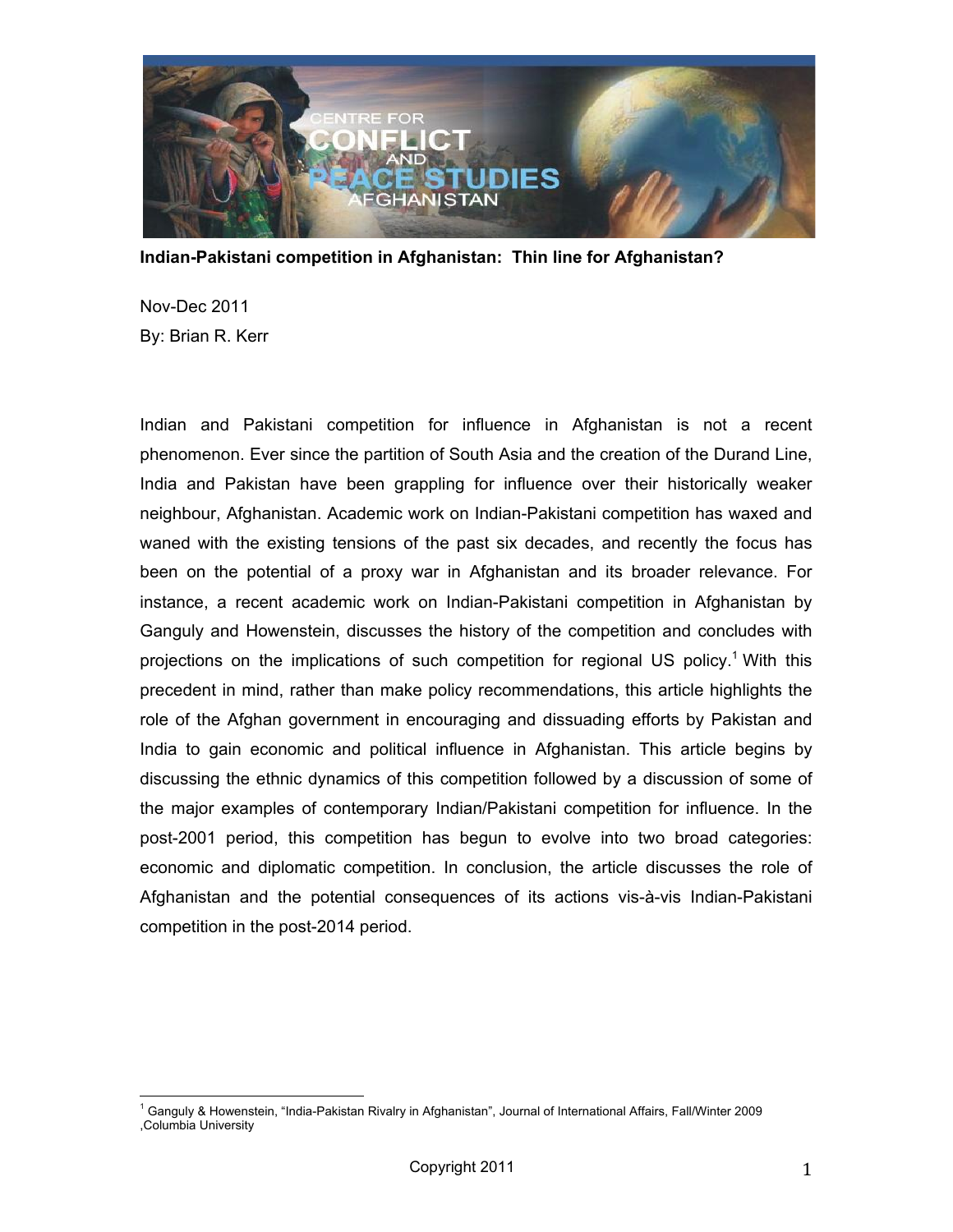

## *Tactics to gain influence*

Similar to tactics used by the British Empire, Soviet Union and other historical invaders in Afghanistan, both India and Pakistan have made use of ethnic divides as a means to export their aims in Afghanistan. During the civil war period of the 1990s a patronage networks based on ethnicity emerged. Afghan politics has always been heavily influenced by the politics of identity and in Afghanistan the most important political identity is that of ethnic affiliation.<sup>2</sup> India has mostly developed its patronage network amongst non-Pashtun elite: Tajik, Hazara, and Baloch Afghan leaders. For example, the famous Tajik leader from Panjshir, Ahmad Shah Masoud had close ties to the Indian security establishment during his time as a warlord. Meanwhile, Pakistan has chosen to develop its network among the Pashtun population. Pakistan has traditionally closer ties with Pashtuns in Afghanistan, not only because of the large number of Pashtuns in Pakistan, but also because of the relationships developed between prominent Afghan Pashtuns and Pakistani officials during the Afghan war against the Soviets.

## *Diplomatic Competition*

Diplomatic competition mostly manifests itself over the placement and duties of Indian and Pakistani consulates in Afghanistan. For instance, Pakistan has consulates in Heart, Jalalabad, Mazar-e-Sharife, and Kandahar while India has consulates in Mazar-e-Sharife, Jalalabad, and Kandahar.<sup>3</sup> Pakistan ostensibly has better reason for keeping a number of consulates in the country as many Afghans have family connections to Pakistan and travel there often. India however, has come under scrutiny for its expansive diplomatic policy in Afghanistan. India argues that the consulates are mostly involved in managing development projects, but they have also been accused of inciting anti-Pakistan sentiment. Particularly in the south, Pakistan has accused India of supporting the Baloch insurgency in Pakistan through its Kandahar consulate.<sup>4</sup>

 $^2$  Consider the neural because of Afghan no  $\frac{2}{3}$  Consider the power bases of Afghan political elite.<br> $\frac{3}{3}$  A provisue version of this report mistakenly reports

<sup>&</sup>lt;sup>3</sup> A previous version of this report mistakenly reported a Pakistani consulate in Helmand rather than Herat.

<sup>4</sup> Qaiser Butt, "Balochistan conflict: 'PM's talks with leaders unlikely to succeed'" 7, The Express Tribune with IHT, August 2011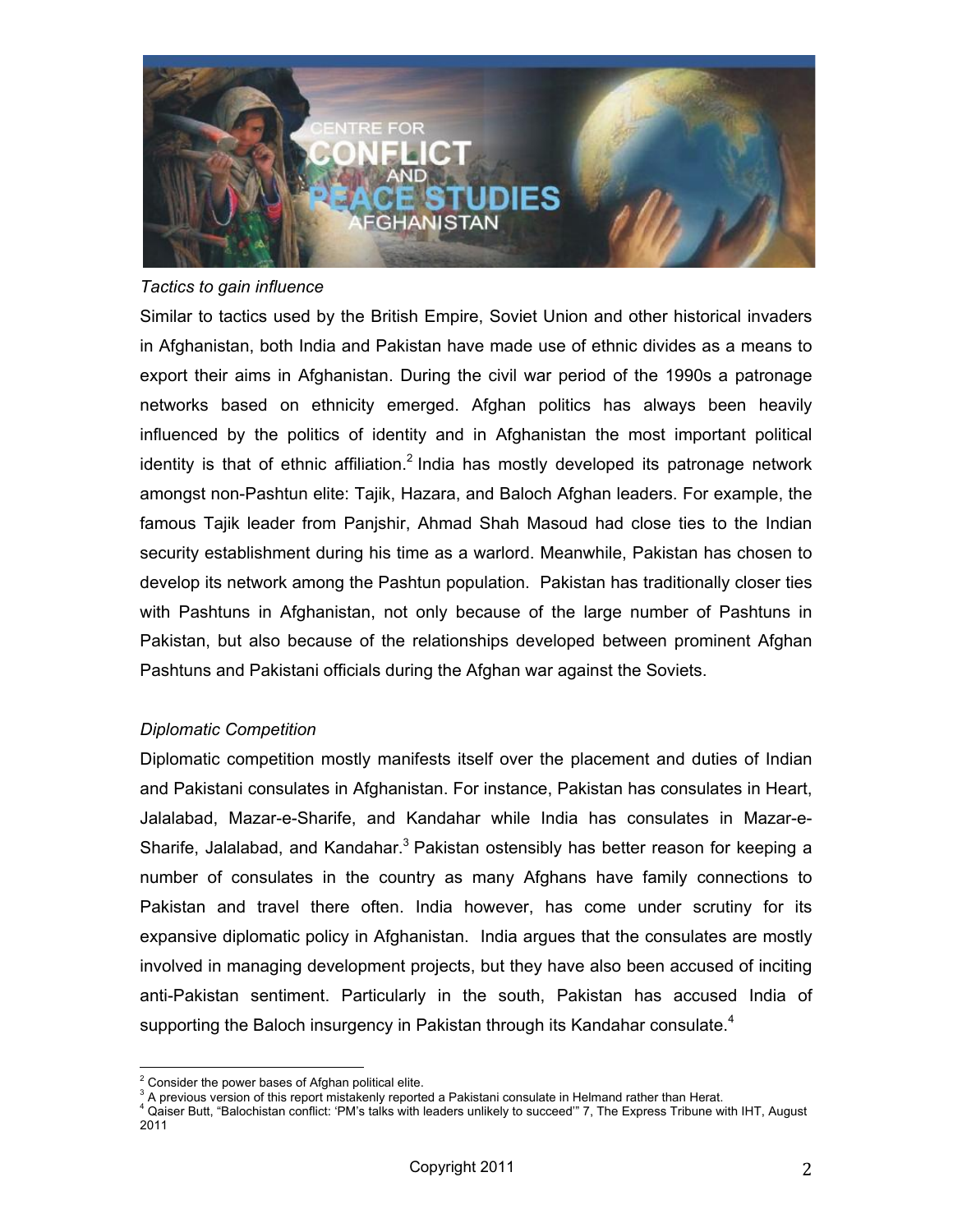

While India contends that it is sensitive to Pakistani concerns of greater Indian involvement in Afghanistan, merely stating this is not enough to acquiesce Pakistan. Consider this quote from a US official, "India has actually been very careful, very mindful of the fact that Pakistan is sensitive to the types of assistance it provides to the Afghans."<sup>5</sup> However, this type of rhetoric is almost inconsequential when consulates crop up for dubious reasons and India's interests and involvement diversify to cover a variety of sectors both economic and political.

## *Economic competition*

At first glance, economic competition between India and Pakistan since 2001 looks like a one-sided fight. One glance at the Gross Domestic Products (GDPs) of both Pakistan and India and it becomes quite clear that in terms of possible financial aid or development contributions to Afghanistan, India has a distinct advantage.<sup>6</sup> However, Pakistan has used its geography as a country bordering Afghanistan, and its political weight to make up for its inability to gain influence in Afghanistan by means of direct financial contributions or investments. The Afghanistan-Pakistan Transit Trade Agreement is an example of Pakistan gaining influence in Afghanistan through the trade economy, while intentionally sidelining India and preventing it from gaining similar advantages. This is specifically highlighted by a clause of the agreement that prevents Indian goods from being exported to Afghanistan, while allowing Afghan goods to be shipped into India as far as the Indian-Pakistani border at Wagah.<sup>7</sup>

ense Theodor Theodor Theodor Theodor<br>India mindful about Pakistan Sensitivities over Afghanistan" Tolo News 10 November 2011

<sup>6</sup> As of 2011, India's GDP was \$1,631,970 billion and Pakistan's was \$176,870 billion. Put another way, India's GDP is

approximately 9 times that of Pakistan's.<br><sup>7</sup> Fram the ABTTA final signed dequiper From the APTTA final signed document- p.27 October 2010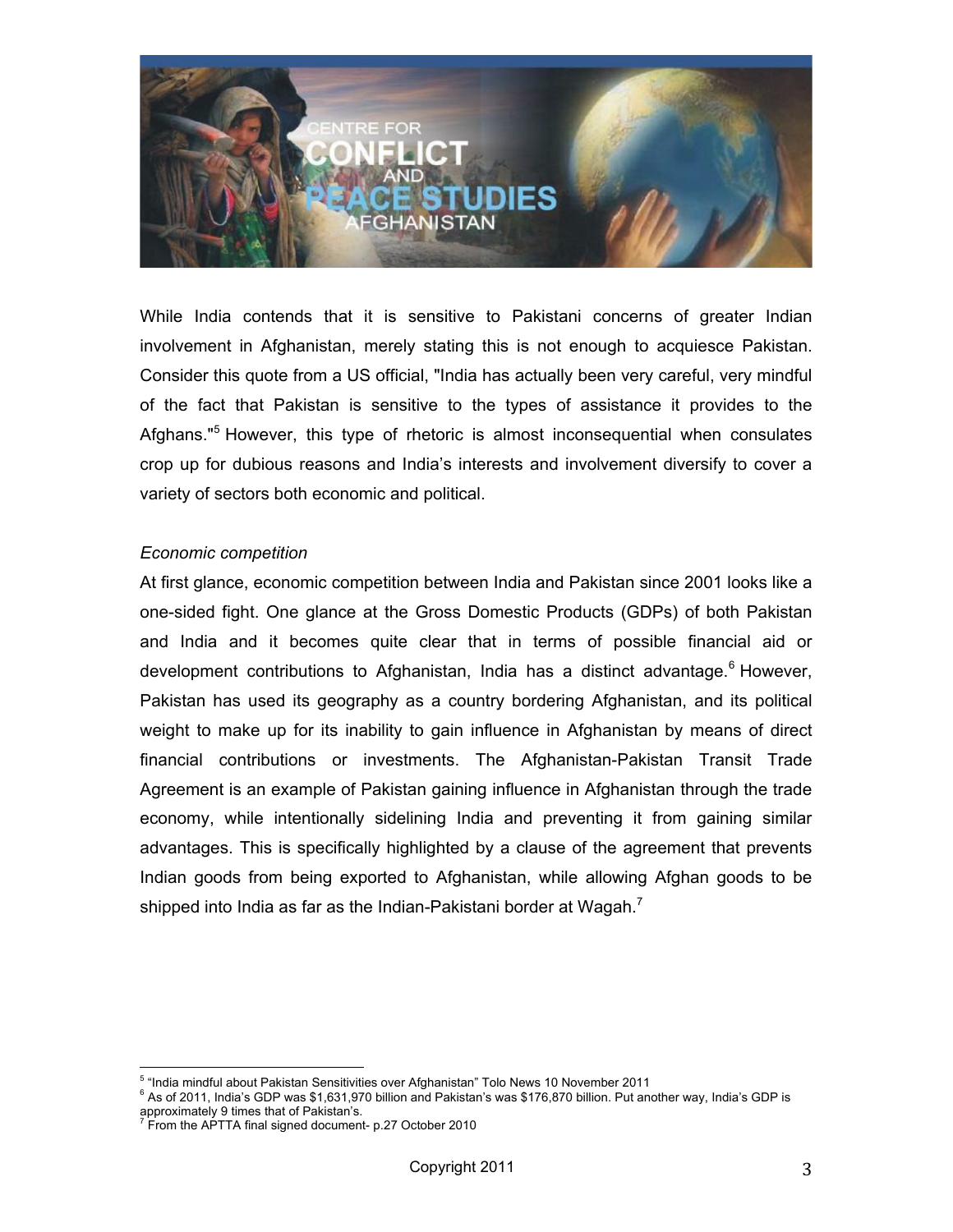

India, for its part, is focusing on development projects and large-scale investment; for instance a series of dams on Kabul River, the Hajigak Iron Ore deposit, and the Zaranj-Delaram Highway- designed to open up another trade corridor with Afghanistan via Iran at their port at Chabahar. These massive projects are capital heavy and require a level of commitment that Pakistan is unable to offer. As a result of these financial commitments India has been able to reap political rewards in the form of influence and support from the Afghan government on ostensibly unrelated issues. For instance, the recently signed India-Afghanistan Strategic Partnership guarantees Afghan support of a future bid by India for a seat as a permanent member of the UN Security Council (it was also signed within days of the Indian-led mining conglomerate winning rights to Hajigak Iron Ore Project). <sup>8</sup> Further, Ganguly and Howenstein contend that, "Kabul turns a suspicious eye toward aid from Islamabad due to its past support for the Taliban…" While on the other hand, India is actively seeking a broader pan-Asian influence- its policy towards Afghanistan is no small part of this effort. This attempt at broader pan-Asian influence can quickly be (mis)interpreted by Islamabad to mean an encirclement policy- something Pakistan has feared (and has actively worked to prevent) for decades.<sup>10</sup>

## *Role of Afghanistan*

With regard to Indian/Pakistani competition, Afghanistan has something in common with certain African countries during the Cold War. These countries (e.g. Ethiopia) would play the US and USSR against each other as a means to garner as much support as possible (often be purporting a specific ideology). The Afghan government is accepting as much aid as possible from India while encouraging closer security and economic cooperation

 $^8$  From the Afghan Indian Strategic Partnership document, available from MEA of India's website

<sup>&</sup>lt;sup>10</sup> Encirclement policy is also known as an extended security horizon, the response to Pakistan's strategic depth doctrine in Afghanistan. Pakistan fears that India is encircling it on two fronts, by means of a pro-India Afghan government that would weaken Pakistan economically and strategically.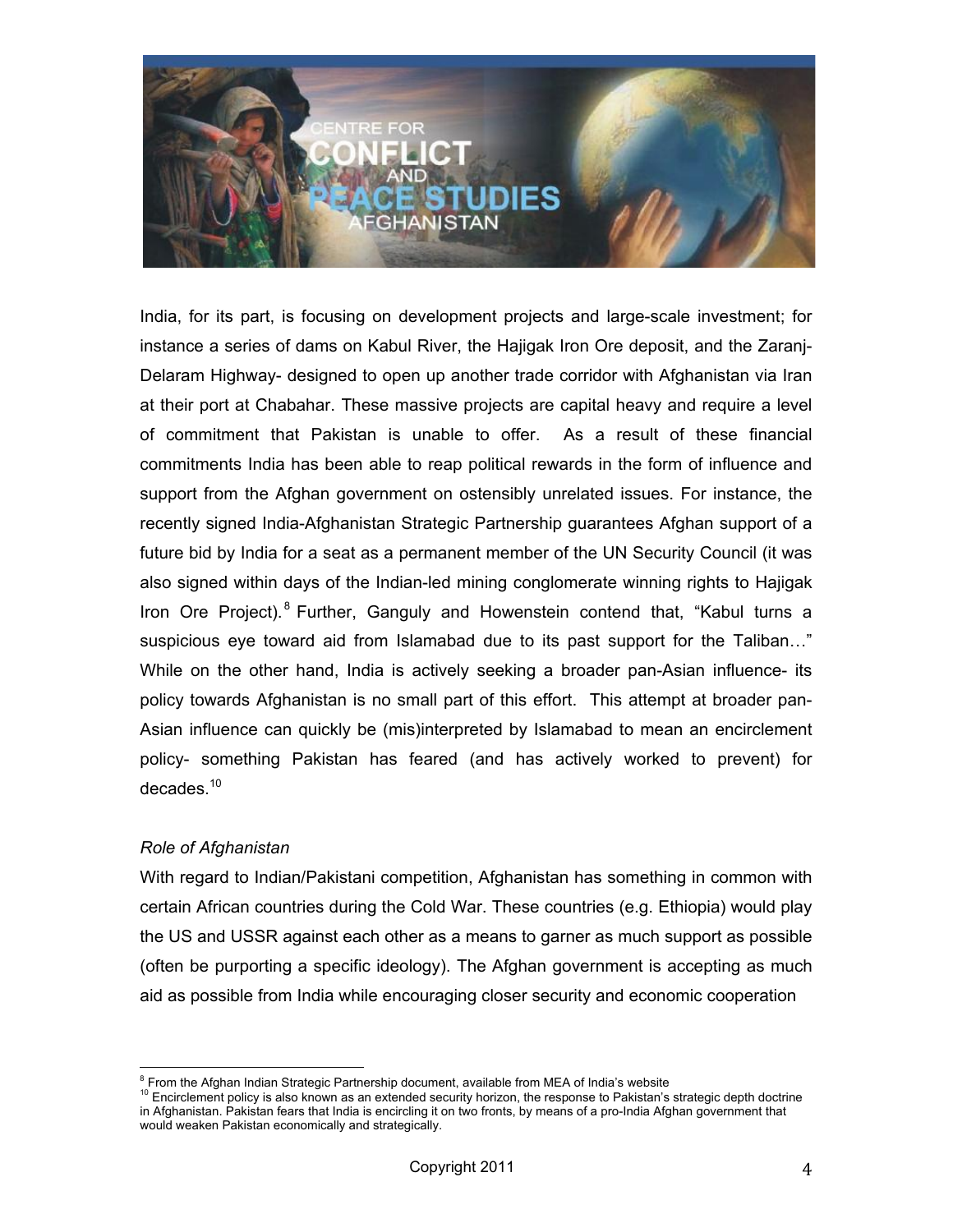

with Pakistan. Meanwhile, in order to minimize the overt appearance of Indian-Pakistani competition in Afghanistan, the Afghan government is making gestures designed to deflate competition between the two rivals. A recent example is the speech given by President Karzai in Delhi in which he declared, "Pakistan is a twin brother, India is a great friend. The agreement that we signed yesterday with our friend will not affect our brother."<sup>11</sup> (The agreement he referred to was the Indian-Afghan Strategic Partnership.) This statement suggests that the Afghan government is aware of the competition between India and Pakistan in Afghanistan, but is attempting to acquiesce both sides in order to continue garnering positive support from both parties.

Up until now Afghanistan has largely been able to maintain an overtly neutral position in the face of the Indian-Pakistani rivalry. However, the usefulness of neutral rhetoric may run out shortly after the international forces are drawn down from Afghanistan in 2014. Afghanistan will soon gain greater independence in forming its regional foreign policies, and while it may be principally focused on increasing economic cooperation across the region, India and Pakistan will likely still attempt to sideline one another's influence on Afghanistan's future. Pakistan will continue to be, "extremely nervous about India's growing political and economic presence there."  $12$  Thus, eventually the Afghan government may no longer be able to pander to both its brother and friend in exchange for favourable policies and contributions. At this point, Afghanistan will have to weigh its decision between greater contributions to the economy from India and the security concerns that could result from the ostracism of Pakistan as a result of closer ties with India.

<sup>&</sup>lt;sup>11</sup> "Pak Twin Brother, India a great friend: Karzai" Indian Express, 5 October 2011<br><sup>12</sup> Slavin, Barbara "India Pakistan rivalry Afghanistan's Gordian Knot", Inter Press Service 27 July 2011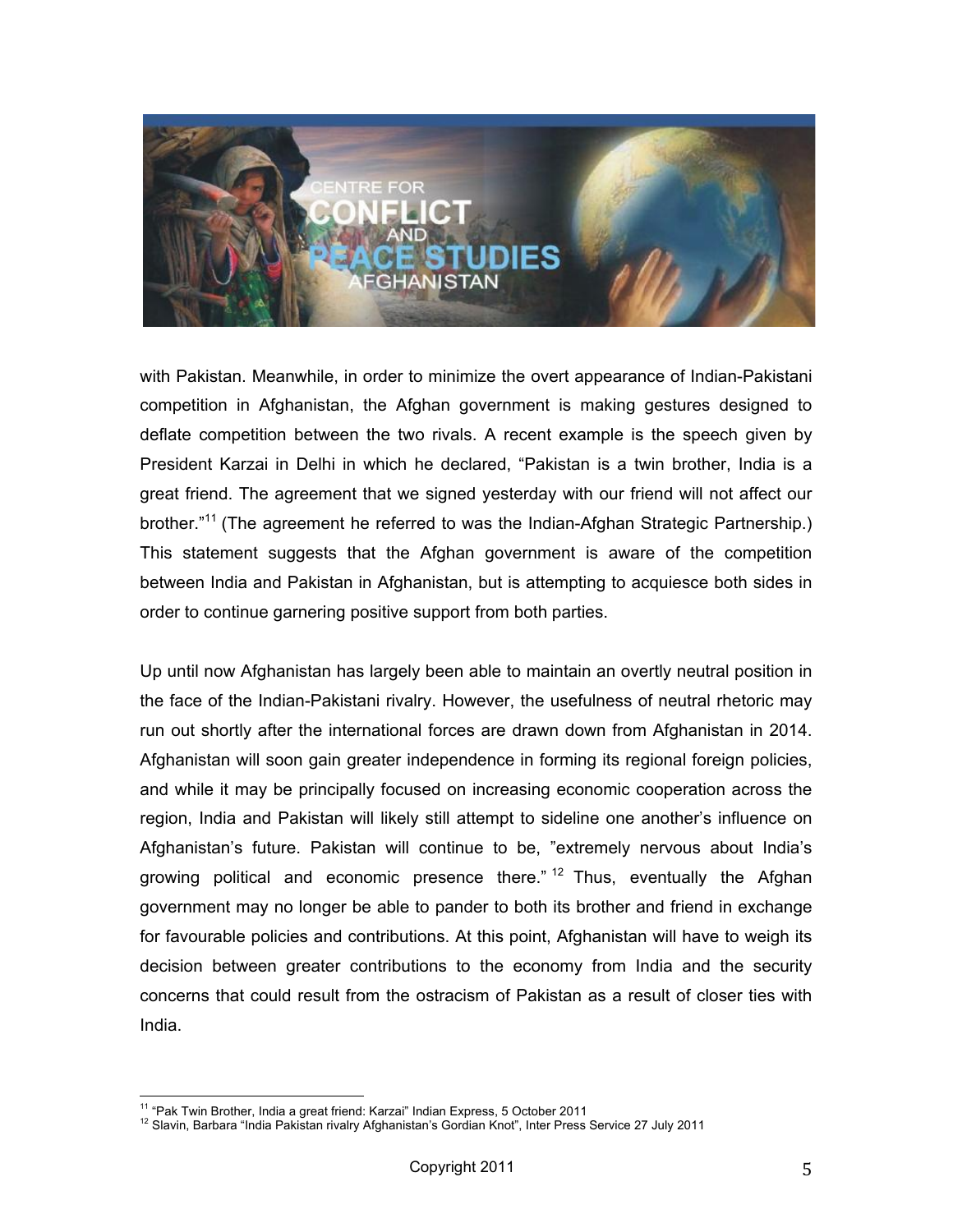

Given its past reluctance to accept aid from Pakistan and the sheer economic advantage of India, it is most likely that Afghanistan will grow closer to India both diplomatically and economically in the post-2014 period. This closeness may compromise Pakistani influence, which could spark a retaliatory response from Pakistan. A result of which would likely inflict more damage on Afghanistan than India. At present, Afghanistan is focusing on economic cooperation, saying to both countries that its priority in the long term is economic cooperation. Events such as the APTTA- which is designed to reduce barriers of entry for cross border traders- and the recently signed India-Afghanistan Strategic Partnership-which focuses heavily on greater economic cooperation in specific industries such as processing, transit and mining sectors, suggest that Afghanistan is focusing on bolstering its economic relationships with its neighbours. In recent months, however, not much has been gained in this sector. It is possible that economic cooperation could lead to greater security cooperation, but it is equally likely that problems with the security relationship with Pakistan will push Afghanistan to focus greater economic effort on the relationship with India while alienating Pakistan. This, while justifiable from an emotive or even strategic perspective, is actually counterproductive in the long-term economic view. This is because of the closely correlated economies of neighboring developing countries and the highly unlikely occurrence that Afghanistan will be able to expand its economy without inputs from Pakistan.<sup>13</sup>

Some analysts have argued that the US endgame in Afghanistan could have an impact on the way in which Pakistan and India interact in Afghanistan, impacting their own bilateral competition.<sup>14</sup> One of the oft-repeated claims from the governments of India and Pakistan is that they will permanently be near Afghanistan, and have a great deal

<sup>&</sup>lt;sup>13</sup> Collier, Paul "The Bottom Billion", Oxford University Press, 2007<br><sup>14</sup> Radu Nikolaus Botez, "India, Pakistan strike friendly tones, but Afghan endgame likely to affect relations" Open Democracy, 2 November 2011